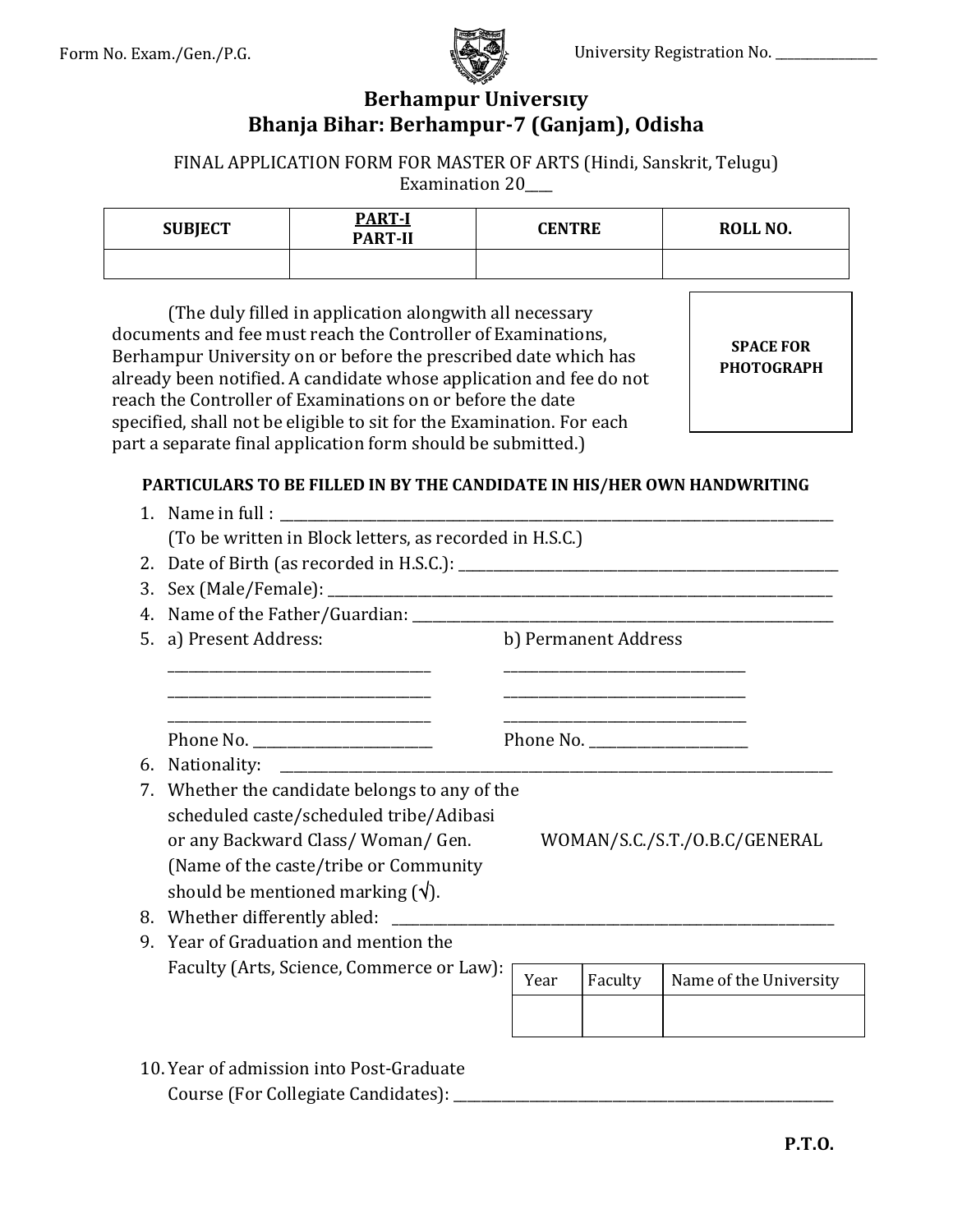11. The year or years in which the applicant applied/appeared/passed/failed the Part-I and Part-II Examinations Previously.

| Sl.<br>No.     | Year of the<br><b>Examination</b> | <b>Roll No. Part</b> | Applied/Absent/<br>Passed/Failed | <b>Total Marks</b> | <b>Remarks</b> |
|----------------|-----------------------------------|----------------------|----------------------------------|--------------------|----------------|
| 1              |                                   |                      |                                  |                    |                |
| $\overline{2}$ |                                   |                      |                                  |                    |                |
| 3              |                                   |                      |                                  |                    |                |
| 4              |                                   |                      |                                  |                    |                |

**N.B.:-** Passed and Failed candidates are required to enclose Xerox copy of Mark List duly attested by concerned Head of the Dept./Gazetted Officer (for non-collegiate candidates).

Absentee candidates are required to enclose the admit card/permission letter in original.

12. Name and No. of all Papers for Part-II Exam. should be mentioned and Special papers offered by the candidate for Part-II M.A./M.Sc./M.Com. Examinations should tally with the title in the courses of studies. In case candidates belonging to life science they should mention all the theory papers including special papers if they select either Botany or Zoology stream at their choice.

| PART-I       |                         | PART-II             |                                             |  |
|--------------|-------------------------|---------------------|---------------------------------------------|--|
| <b>PAPER</b> | <b>TITLES OF PAPERS</b> | <b>PAPER</b><br>NO. | <b>TITLES OF PAPERS</b>                     |  |
|              | NO.                     |                     | (GENERAL)                                   |  |
|              |                         |                     |                                             |  |
|              |                         |                     |                                             |  |
|              |                         |                     |                                             |  |
|              |                         |                     | NAME OF THE SPECIAL PAPERS                  |  |
|              |                         |                     | WITH THE GROUP                              |  |
|              |                         |                     | (The titles should tally with the syllabus) |  |
|              |                         |                     |                                             |  |
|              |                         |                     |                                             |  |
|              |                         |                     |                                             |  |
|              |                         |                     |                                             |  |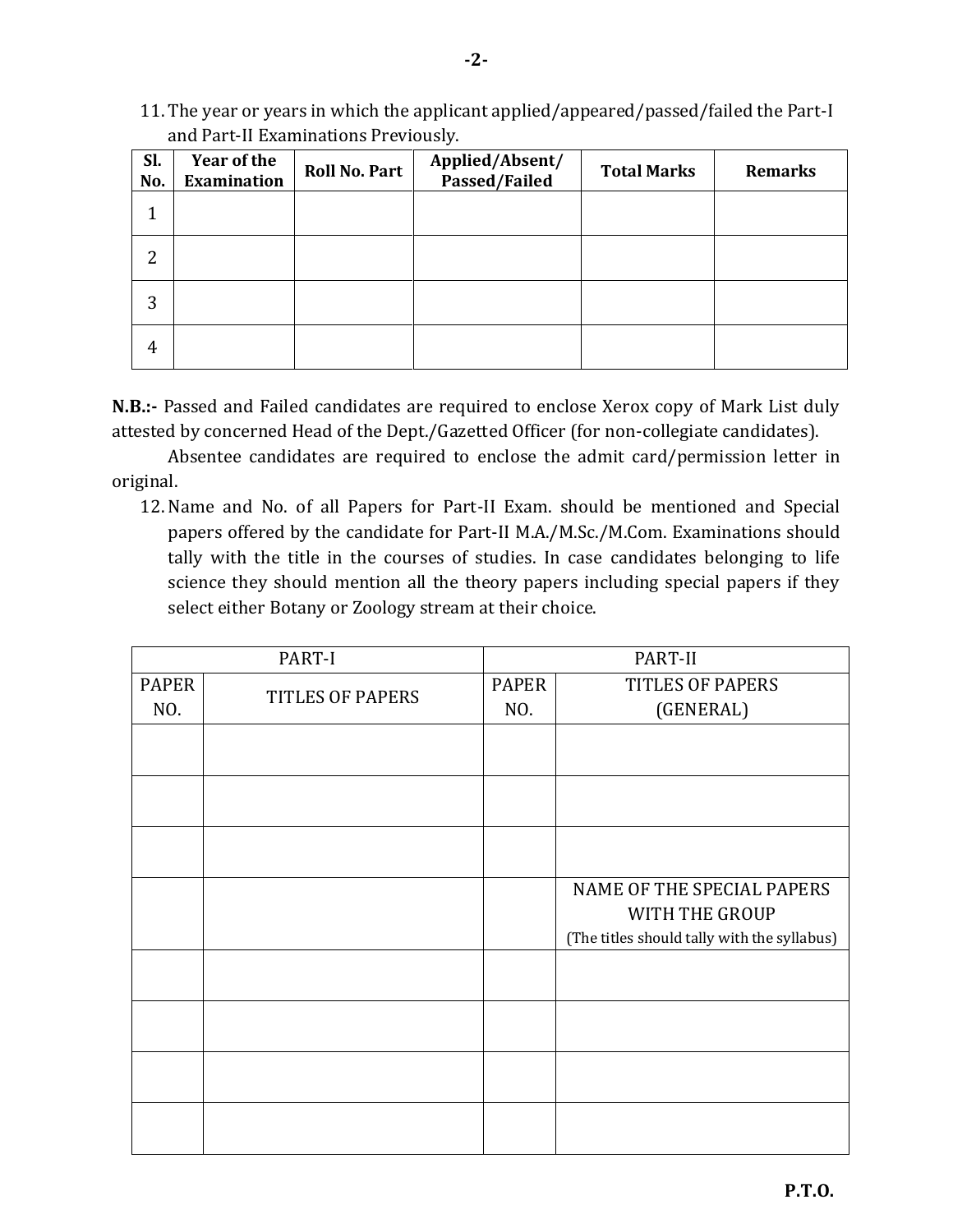| 13. Particulars of fees remitted:               |                                              |
|-------------------------------------------------|----------------------------------------------|
| a) Examination Fees Rs. $\frac{1}{2}$ /-        | b) Centre Charge Rs. $\frac{1}{2}$ /-        |
| c) Fee for Registration Rs. $\frac{1}{2}$ /-    |                                              |
| e)Fees for Provisional Certificate Rs. ______/- | f)Squad fee _______________________          |
|                                                 |                                              |
|                                                 | Dt. $\qquad \qquad$ , Amount $\qquad \qquad$ |

Place: \_\_\_\_\_\_\_\_\_\_\_\_\_\_\_\_\_\_\_\_\_\_\_\_\_\_\_\_\_\_\_\_

Date: \_\_\_\_\_\_\_\_\_\_\_\_\_\_\_\_\_\_\_\_\_\_\_\_\_\_\_\_\_\_\_\_\_ signature of the candidate (in full)

### C E R T I F I C A T E

Certified: (1) that particulars given by the candidates are correct; (2) that his/her diploma and the mark list were verified and found that he/she has passed the qualifying examination; (3) that his/her conduct has been good; (4) that he/she has signed the above application in my presence; (5) that I know nothing against his/her conduct and moral character; (6) that the candidate qualifies for the examination as per the Regulations; (7) that he/she has studied diligently and satisfactorily passed all periodical tests and (8) that he/she has maintained the required percentage of attendance in lecturer/tutorials/ practical classes.

Signature Chairman Principal Gazetted Officer Head of the Dept. P.G.Council College (For Non-collegiate candidates)

(SIGNATURE WITH SEAL)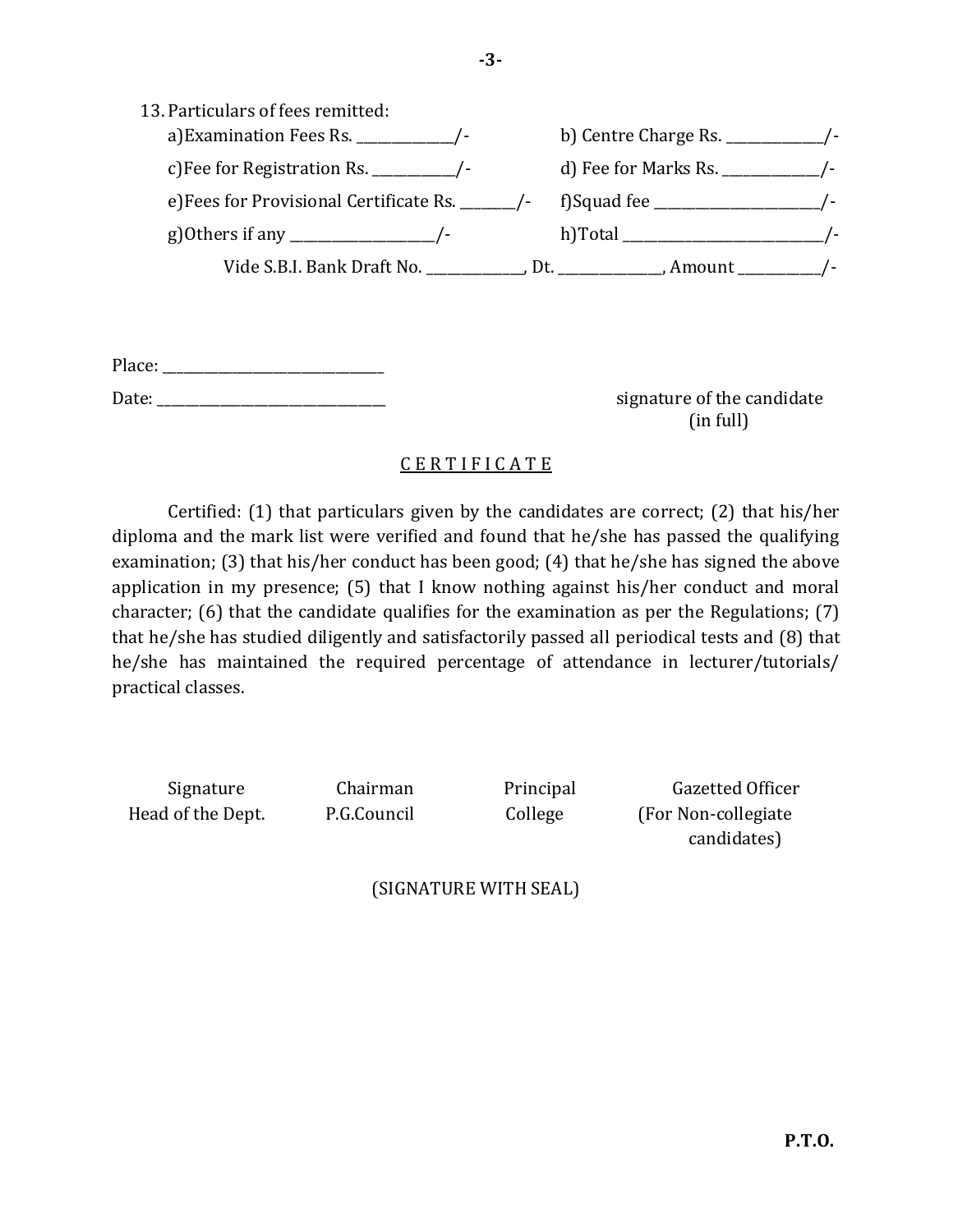

## **Berhampur University Bhanja Bihar: Berhampur-7 (Ganjam), Odisha**

| P.G. Part-I/II/Semester __________________ Examination, 201___                  |                                                                          |              |  |  |  |
|---------------------------------------------------------------------------------|--------------------------------------------------------------------------|--------------|--|--|--|
|                                                                                 | ADMIT                                                                    | <b>PHOTO</b> |  |  |  |
| (Particulars to be filled in by the candidate in his/her own hand writing only) |                                                                          |              |  |  |  |
|                                                                                 | (In capital letters as per spelling of H.S.C./Matriculation Certificate) |              |  |  |  |
|                                                                                 |                                                                          |              |  |  |  |
|                                                                                 |                                                                          |              |  |  |  |
|                                                                                 |                                                                          |              |  |  |  |
|                                                                                 |                                                                          |              |  |  |  |
|                                                                                 |                                                                          |              |  |  |  |
|                                                                                 | <u>(DETAIL PARTICULARS OF THE PAPERS TO BE APPEARED)</u>                 |              |  |  |  |
|                                                                                 | (To be filled in by the candidate)                                       |              |  |  |  |

ROLL NO.:

CENTRE:

CONTROLLER OF EXAMINATIONS

# (TO BE FILLED IN AT THE EXAMINATION CENTRE)

Signature of the candidates (in full): \_\_\_\_\_\_\_\_\_\_\_\_\_\_\_\_\_\_\_\_\_\_\_\_\_\_\_\_\_\_\_\_\_\_\_\_\_\_\_\_\_\_\_\_\_\_\_\_\_\_\_\_\_\_\_\_\_\_\_\_\_\_

Signed and Issued in my presence:

SIGNATURE OF THE PRINCIPAL/CENTRE SUPERINTENDENT

- 1. See Instructions overleaf.
- 2. Do not write any thing on the Admit Card.